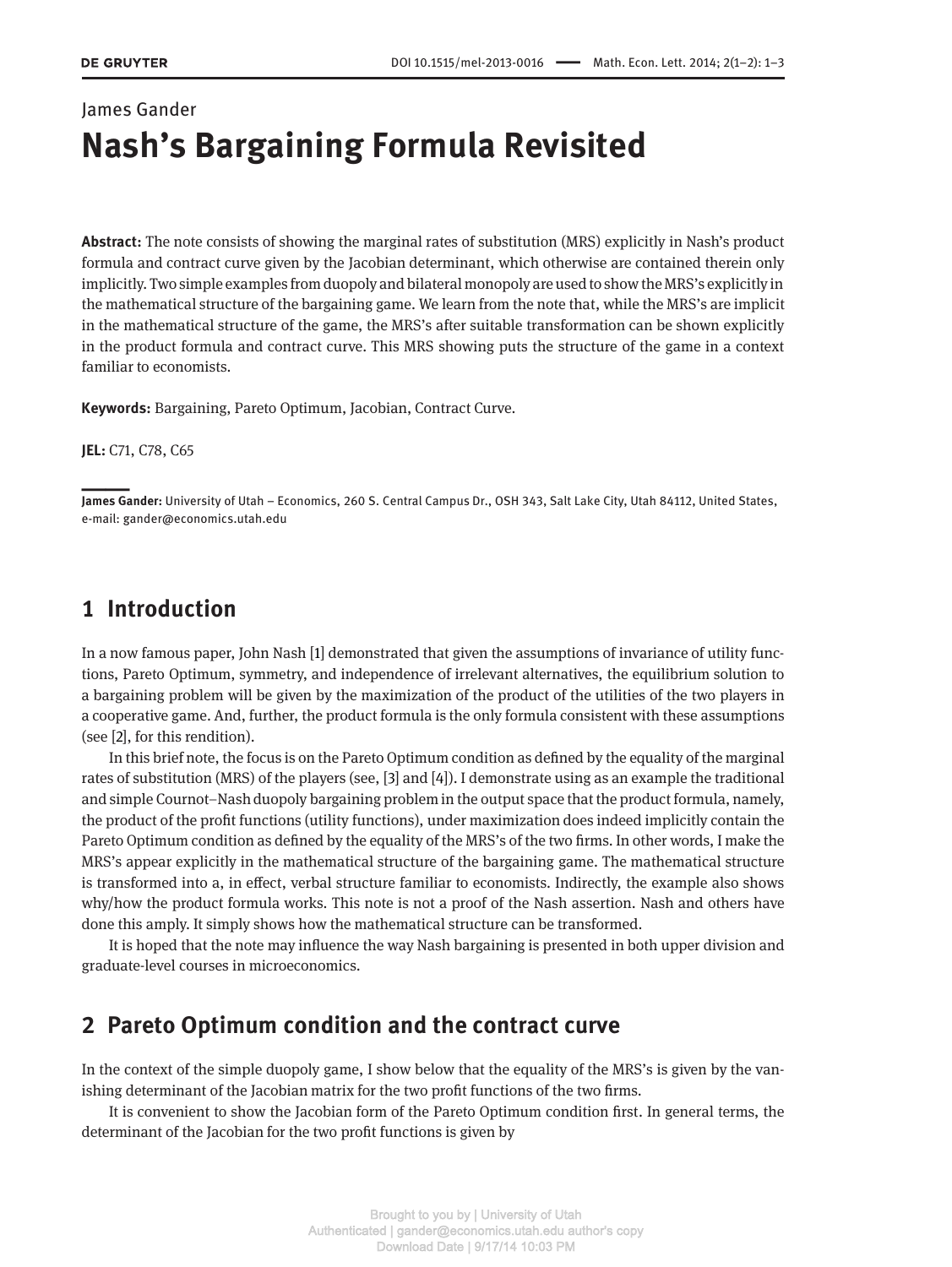**2** - J. Gander, Nash's Bargaining Formula Revisited

#### <span id="page-1-0"></span>**DE GRUYTER**

$$
|J| = \begin{vmatrix} \pi_{11} & \pi_{12} \\ \pi_{21} & \pi_{22} \end{vmatrix} = \begin{vmatrix} a & b \\ c & d \end{vmatrix} = (ad - bc) = 0,
$$
 (1)

indicating that the two profit functions are dependent. The profit for each firm,  $p_1(q_1, q_2)$  and ,  $p_2(q_1, q_2)$ , depends on its output and its rival's output  $(q_1 \text{ and } q_2)$ . The right-hand form of the determinant gives the Edgeworth contract curve (CC). The CC is the set of all output points  $(q_1, q_2)$ , where the firms' MRS's are equal. Upon rearranging the right-hand form, the equality of the MRS's is obtained and given by

$$
a/b = c/d = [dq_2/dq_1]_i = \text{MRS}_i(i = 1, 2).
$$
 (2)

To show [\(2\)](#page-1-0) explicitly for the simple example, let the market demand be  $P=1-q_1-q_2$ , costs be zero,  $\Pi_1 = (1 - q_1 - q_2)q_1$ , and,  $\Pi_2 = (1 - q_1 - q_2)q_2$ . Then,<sup>1</sup>

$$
|J| = (1 - 2q_1 - q_2)(1 - q_1 - 2q_2) - q_1q_2 = 0
$$
  
=  $(q_1M_1)(q_2M_2) - q_1q_2 = 0$   
=  $M_1M_2 - 1 = 0$ , (3)

where  $M_2$  is the inverse of MRS<sub>2</sub>. Thus,  $M_1/M_2 = 1$ , and the MRS's are equal all along the CC (a well understood result) and shown explicitly for the Jacobian structure. My point here is simply to show explicitly that the Jacobian determinant contains the Pareto Optimum condition. It is not intuitively obvious that this is indeed the case.

### **3 Nash product formula and the pareto optimum condition**

Next, I demonstrate for the simple example that the product formula [\[3\]](#page-2-2) implicitly contains the two MRS's. Let the product of the two profit functions be given by

$$
W(q_1, q_2) = \Pi_1 \Pi_2 = [(1 - q_1 - q_2)q_1][(1 - q_1 - q_2)q_2]
$$
  
= (1 - q\_1 - q\_2)(1 - q\_1 - q\_2)q\_1q\_2. (4)

Insert dummy terms,  $(2q_1 - 2q_1)$  and  $(2q_2 - 2q_2)$  into the first and second products respectively to obtain

<span id="page-1-1"></span>
$$
W = [(1 - 2q_1 - q_2 + q_1)(1 - 2q_2 - q_1 + q_2)]q_1q_2
$$
  
=  $[q_1(M_1 + 1)q_2(M_2 + 1)]q_1q_2$   
=  $[(M_1 + 1)(M_2 + 1)](q_1q_2)^2$ , (5)

where as before  $M_2$  is the inverse of the MRS<sub>2</sub>. Thus, the product formula contains the MRS's implicitly, but [\(5\)](#page-1-1) now shows them explicitly. However, they are not necessarily equal. They are only equal at the equilibrium point on the CC where the iso-W(.) curve in the q-space is tangent to the CC, under constrained maximization.

To complete the demonstration, as is also well-known, the cartel solution for the simple example under joint-profit maximization is  $Q = q_1 + q_2 = 1/2$  and  $P = 1/2$ . Joint profit is given by  $PQ = 1/4 = \Pi_1 + \Pi_2$ . The bargaining problem is to determine a "fair" (in Nash's sense) distribution of the maximum profit. Formally, the maximization or optimization problem can be set up in Lagrangean form and given by<sup>2</sup>

<span id="page-1-2"></span>
$$
L(q_1, q_2, \lambda) = \Pi_1(. \cdot) \Pi_2(.) + \lambda (1/2 - q_1 - q_2). \tag{6}
$$

**<sup>1</sup>** The total differential for firm 1's profit function  $\Pi_1 = (1 - q_1 - q_2)q_1$  is  $dPl_1 = dq_1 - q_1 dq_1 - q_2 dq_1 - q_1 dq_2 = 0$ . Upon rearrangement,  $dq_2/dq_1 = (1 - 2q_1 - q_2)/q_1 = M_1$ , the MRS for firm 1. In a similar way,  $dq_2/dq_1 = q_2/(1 - 2q_2 - q_1) = M_2$ , the MRS for firm 2. Note, however, that in the derivations in the text, the inverse of  $M_2$  (namely,  $M_2$ ) has to be used first to be consistent with the use of the dummy terms.

**<sup>2</sup>** The Jacobian determinant given by [\(2\)](#page-1-0) for the simple example is  $(1 - 3q_1 - 3q_2 + 4q_1q_2 + 2(q_1)^2 + 2(q_2)^2) = 0$ . In spite of the non-linear appearance of this CC, its total differential shows it has a constant slope of −1. Thus, the constraint on [\(6\)](#page-1-2) is given simply as linearly.